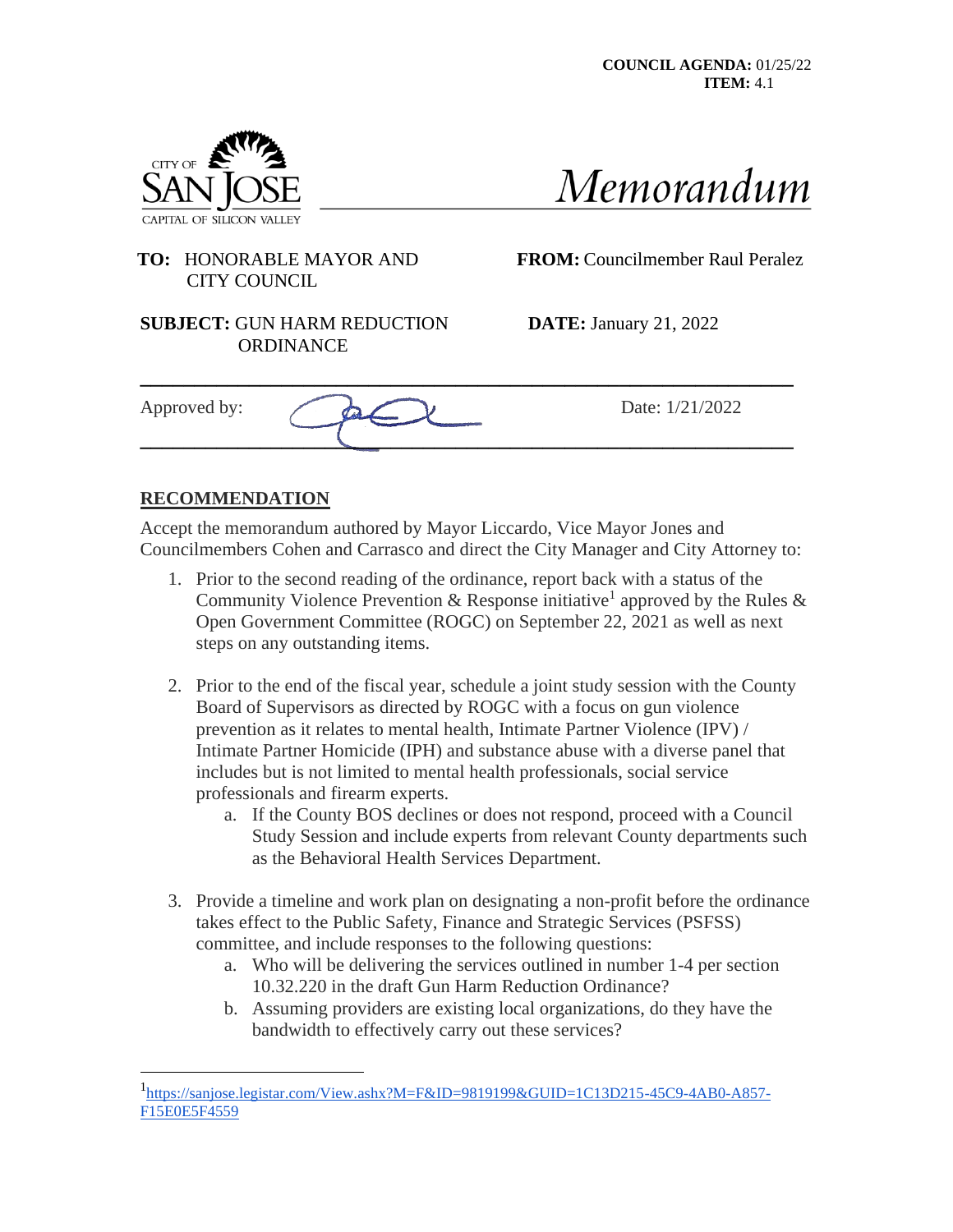- c. How will there be coordination with the County's Behavioral Health Services Department and other relevant county departments?
- d. What metrics will be put in place to measure efficacy of the services and whether there is a correlation to reduced gun violence?
- e. What is the contingency in the event that the designated non-profit is no longer financially viable?
- f. What is the expected rate of registration by gun owners? Compared to other fee-required registration programs such as animal licensing.
- g. Per section 10.32.240 of the draft ordinance, elaborate what the enforcement process will be.
- 4. Amend the ordinance requiring the designated non-profit to provide a bi-annual report to the appropriate committee with a possible cross reference to City Council.

## **DISCUSSION**

### *Community Violence Prevention & Response*

On September 22, 2021, the ROGC approved my proposed initiative titled *Community Violence Prevention and Response*, a three-pronged approach at examining and ultimately addressing the social and mental causation of gun violence in our community. We have an opportunity to break traditional silos and engage in a robust dialogue within our community on how to provide help to those before they cause harm to themselves or others. The Gun Harm Reduction ordinance creates a funding source for a designated non-profit to service delivery the following as outlined in the ordinance per section 10.32.220:

- 1. Suicide prevention services or programs;
- 2. Violence reduction or domestic violence services or programs;
- 3. Mental health services related to gun violence; or
- 4. Firearms safety education or training.

Specifically related to #1 and #3, it is critical that San José is working collaboratively with those responsible for delivering behavioral and mental health services, as well as maintaining a pulse on how we are managing the well being of our city staff and community members at large.

### *Actions Relating to Expenditures of Funds*

I would like to first thank all current and future community advocates that will be involved in the daunting task of creating a designated non-profit chartered to expend the collected funds as envisioned by this ordinance. While I appreciate the intent, the proposed shift in direction to a fee collection and service delivery by a third party designated non-profit approach does prompt more questions than answers.

Non-profit management is comparable to running a business, and as such, if not properly structured for success, will result in its demise. We have seen in the past challenges of city-supported non-profits such as the Police Athletic League (PAL) and History San Jose in which the City had to dedicate resources for its survival. Ultimately, the "devil is in